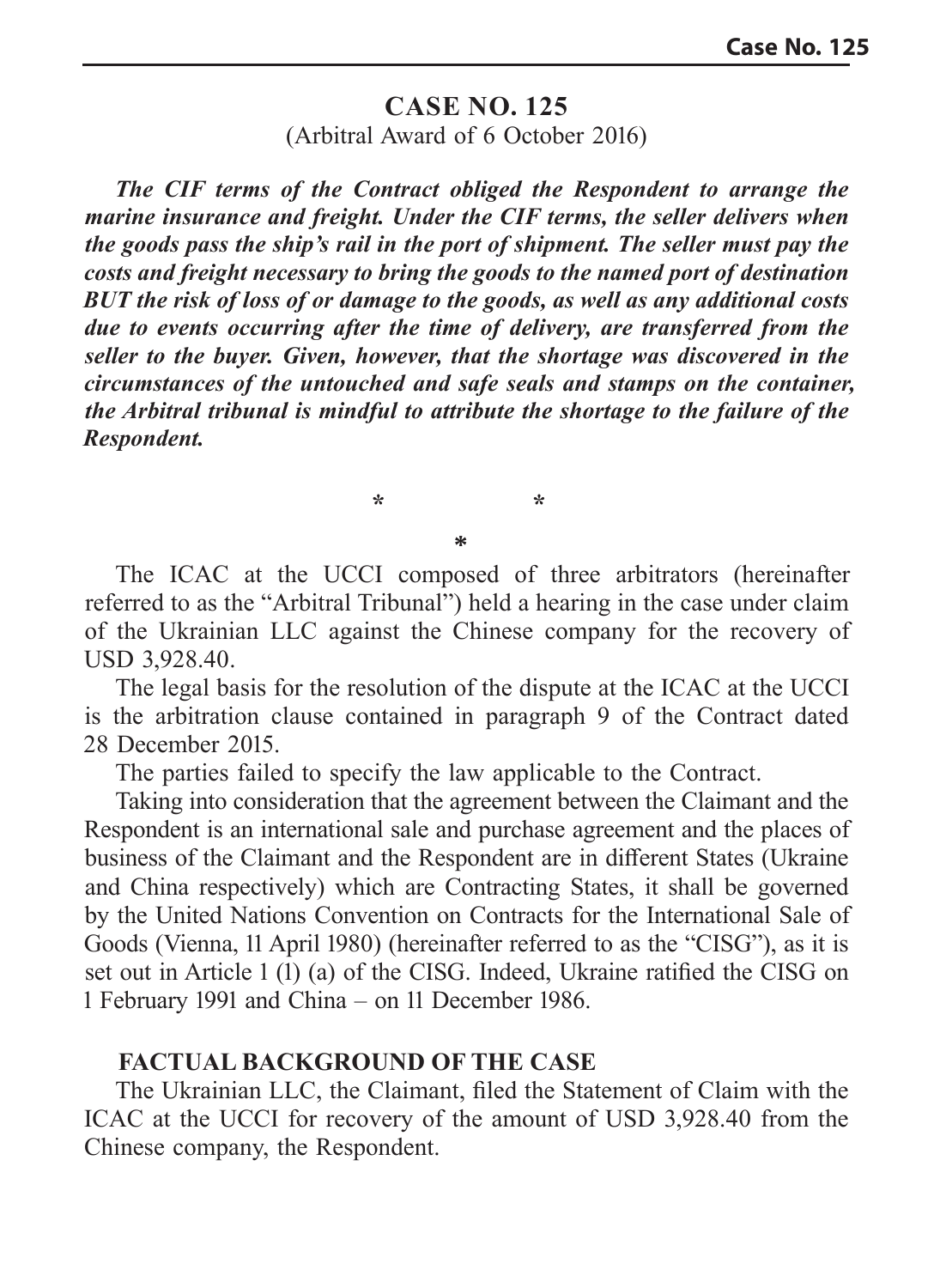The claims of the Claimant are based on the Contract dated 28 December 2015 (hereinafter referred to as "the Contract"), according to which the Respondent is to sell and the Claimant is to buy the goods specified in the Specification No. 1 (as an integral part of the Contract) based on the CIF delivery terms Odessa/Ukraine in accordance with INCOTERMS 2010 in quantities and at the price pursuant to the Specification.

As appears from the Statement of Claim, the Claimant transferred to the Respondent an advance payment amounting to USD 11,500.00: 30% amounting to USD 3,450.00 on 30 December 2015, 70% amounting to USD 8,050.00 on 10 March 2016.

On 7 March 2016 the Respondent dispatched a container with the goods weighing 25,000 kg (quantity in compliance with the specification) at the address of the Claimant based on a bill of lading.

On 15 April 2016 the container arrived at the port of Odessa, where the representative of Odessa customs of the State Fiscal Service of Ukraine conducted an examination and found that the container arrived in good condition and with intact seals of the consignor, in witness whereof an act was executed.

On 18 April 2016, the container was delivered by a transportation company to the Claimant. In the process of opening the container with the participation of representatives of the independent SGS expert company and customs authorities, it was determined that the actual weight of the goods amounts to 16,460 kg, which was confirmed by the report of the inspection dated 14 April 2016. The value of the goods delivered is USD 7,571.60.

The Claimant submits that the Respondent, in violation of the contractual provisions, failed to deliver to the Claimant goods to the value of USD 3,928.40, being the difference between the value of the goods paid for (USD 11,500.00) and the value of the goods actually delivered (USD 7,571.60).

On 22 April 2016 the Claimant sent to the Respondent by e-mail a report from the SGS company and a request to return USD 3,928.40. Since then, the Respondent stopped communication and, so far, the value of the undelivered goods was not returned to the Claimant.

In light of the breach of contractual obligations under the Contract with regard to delivery of the goods, the Claimant requests to recover the principal debt amounting to USD 3,928.40 and the arbitration charges and expenses incurred by the Claimant from the Respondent.

On 9 June 2016 the present arbitral proceedings were commenced by the Decision of the President of the ICAC at the UCCI.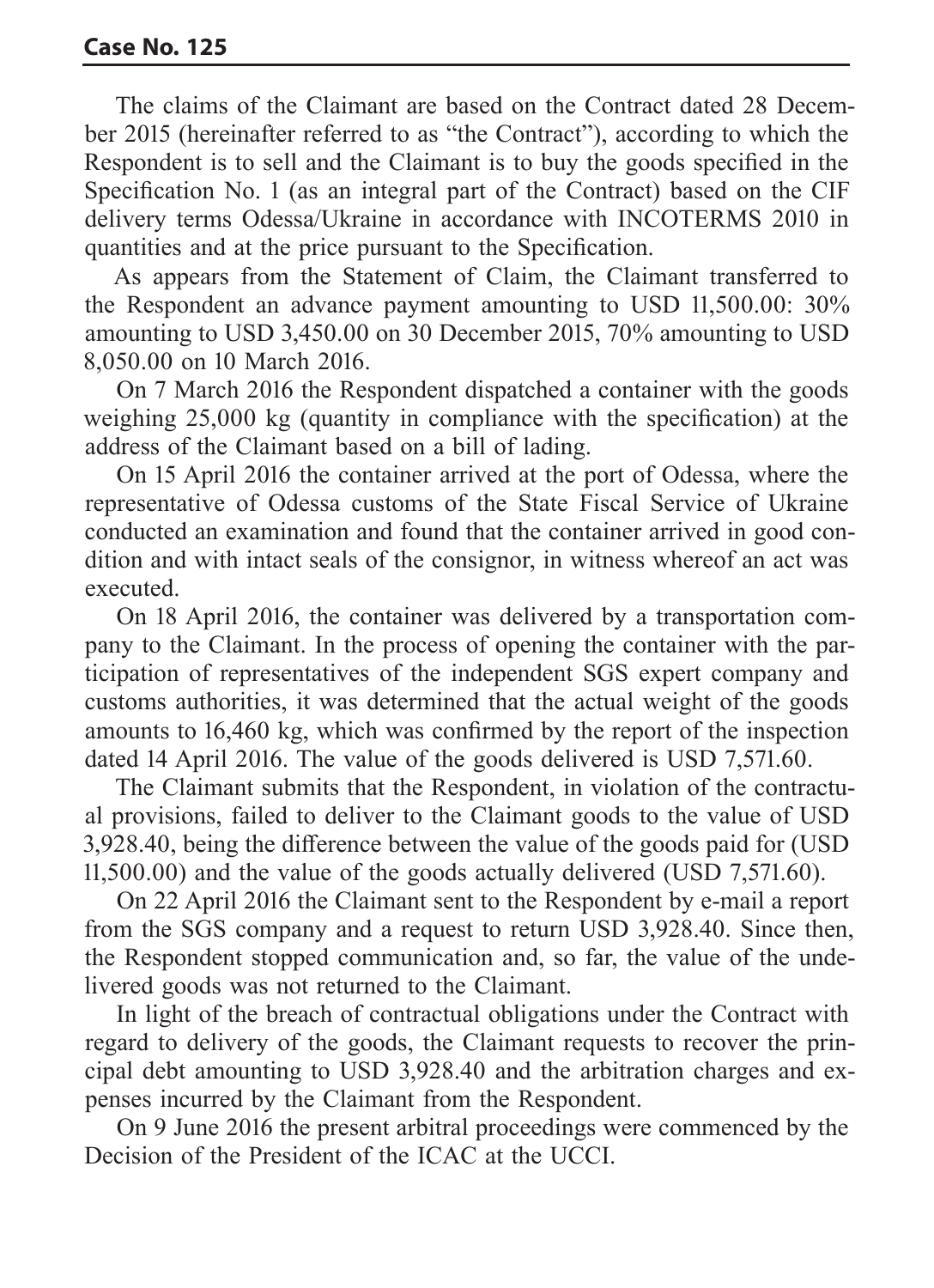Upon the constitution of the Arbitral Tribunal and the preparation of the case for consideration, the oral hearing of the case was scheduled for 6 October 2016.

The Respondent did not utilize his right to submit written explanations (Statement of Defence) according to Article 21 of Rules of ICAC at the UCCI.

At the hearing the Claimant's representative affirmed the claims and requested to grant them in full.

The Respondent failed to participate, despite having been duly notified on the date, time and place of the hearing by the summons.

## **REASONS FOR AWARD**

1. The Claimant's claim as to the recovery of debt should be granted in full in the amount of USD 3,928.40 on the following basis.

2. In performance of its contractual obligations under the Contract, the Claimant transferred to the Respondent an advance payment amounting to USD 11,500.00: 30% amounting to USD 3,450.00 on December 30, 2015, and 70% amounting to USD 8,050.00 on March 10, 2016, as confirmed by bank statements.

3. The obligation to deliver the goods specified in the Specification No. 1 to the Contract has arisen on the basis of clause 4.1.1. of the Contract within 20 days after receiving 30% prepayment in accordance with INCOTERMS 2010 in quantities and at the price pursuant to the Specification. Subject to the Specification No. 1, the Respondent had to deliver 25 tons  $+/- 10\%$  of cold rolled steel at the price USD 460.00 per ton; the total value on CIF Odessa/Ukraine is USD 11,500.00.

4. In turn, SGS, which is an inspection, verification, testing and certification company, carried out an inspection on the territory of the Claimant. According to the inspection report of SGS, the actual weight of delivered products was 16,460 kg. The value of the delivery was USD 7,571.60 received by the Claimant. The representatives of the independent SGS expert company and customs authorities participated in the process of opening the container. The amount thus delivered was subjected to customs clearance as confirmed by the customs declaration.

5. The CIF terms of the Contract obliged the Respondent to arrange the marine insurance and freight. Under the CIF terms, the seller delivers when the goods pass the ship's rail in the port of shipment. The seller must pay the costs and freight necessary to bring the goods to the named port of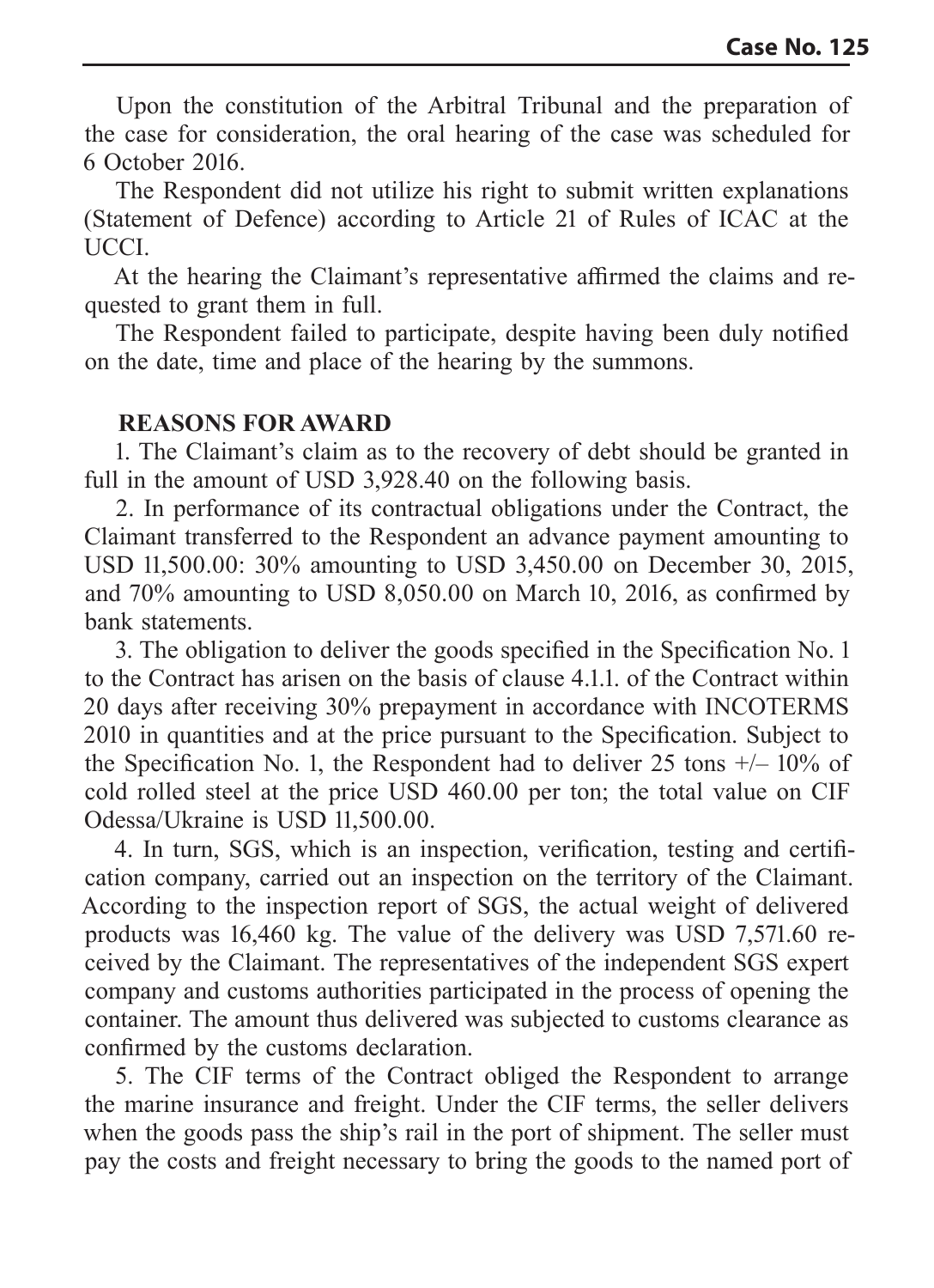destination BUT the risk of loss of or damage to the goods, as well as any additional costs due to events occurring after the time of delivery, are transferred from the seller to the buyer. Given, however, that the shortage was discovered in the circumstances of the untouched and safe seals and stamps on the container, the Arbitral tribunal is mindful to attribute the shortage to the failure of the Respondent.

6. In the letter dated 24 May 2016 the Claimant informed the Respondent that the quality of the goods delivered was not satisfactory, and that the Respondent made a mistake with regard to the weight of the goods delivered. Besides, in that letter the Claimant proposed that the Respondent returns the prepayment.

7. According to Article 30 of the CISG, the seller must deliver the goods, hand over any documents relating to them and transfer the property in the goods, as required by the contract and the CISG. According to Article 35 (1) of the CISG, the seller must deliver goods which are of the quantity, quality and description required by the contract and which are contained or packaged in the manner required by the contract.

8. Pursuant to the case materials, the Respondent in breach of contract failed to deliver goods in quantities specified in the Contract and Specification No. 1 to the Contract.

Moreover, the Respondent failed to carry out its obligations under the Contract concluded on CIF delivery terms in accordance with INCOTERMS 2010.

9. In turn, Article 45 (1) of the CISG states that if the seller fails to perform any of his obligations under the contract or the CISG, the buyer may: (b) claim damages as provided in articles 74 to 77.

According to Article 74 of the CISG, damages for breach of contract by one party consist of a sum equal to the loss, including loss of profit, suffered by the other party as a consequence of the breach. Such damages may not exceed the loss which the party in breach foresaw or ought to have foreseen at the time of the conclusion of the contract, in the light of the facts and matters of which he then knew or ought to have known, as a possible consequence of the breach of contract.

10. Therefore, the debt in the amount of USD 3,928.40 is to be recovered from the Respondent on the basis of Articles 45 and 74 of the CISG.

11. The Respondent is to bear arbitration charges and expenses in particular, the arbitration fee and payment for translation of documents into